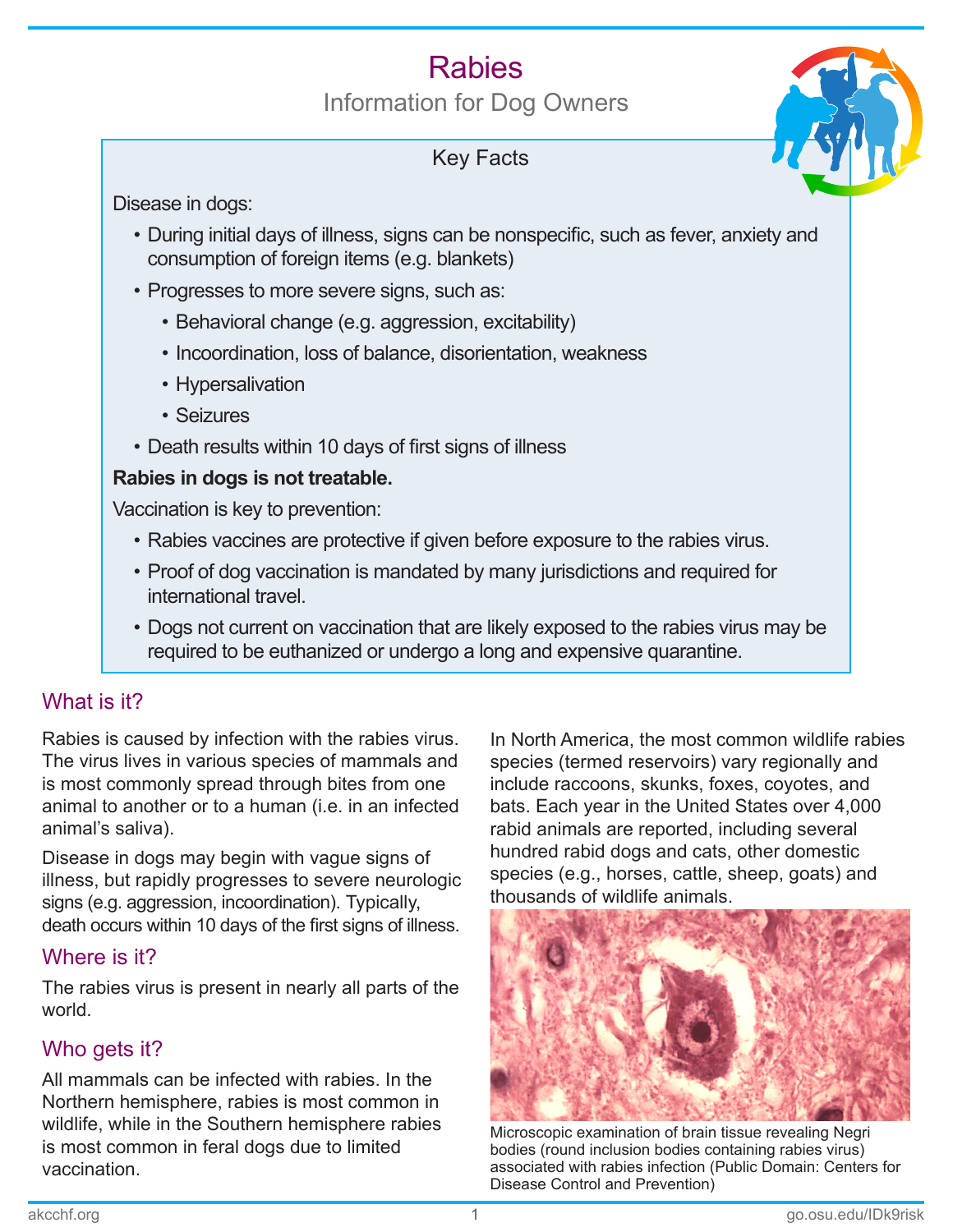#### Can people get sick with it?

Yes. People are infected in the same way as dogs - bitten by a rabies-infected animal or otherwise exposed to the rabies virus (see *How is it spread?*). Once signs of rabies appear, the disease is nearly always fatal. On average, each year in the United States one or more people are diagnosed with rabies.

## How is it spread? (Transmission & Infection risk)

Disease nearly always occurs following the bite of an infected animal. Very rarely, rabies is transmitted when the virus comes into contact with mucosal surfaces (e.g. eyes, nose, throat) or transplacentally. The virus cannot be transmitted through intact skin or through contact with blood.

After the virus enters an animal or person, it travels along the nerves to the spinal cord and brain. The virus then enters the salivary gland and saliva, where the individual can transmit the virus through its saliva to another animal or person. The time between exposure to the virus (e.g. bite) and when signs of disease begin is generally 3 to 12 weeks. However, this can range from several days to months, rarely exceeding 6 months. Given the delay between exposure and signs of disease, bite wounds from the rabid animal (when rabies was transmitted) may no longer be evident when signs first appear.

Infection risk in dogs is highest for young dogs. Dogs appropriately vaccinated against rabies almost never acquire the disease (e.g. in one study less than 1% (2 of 264) of US rabid dogs were currently vaccinated against rabies).

Dogs with rabies shed the virus for a few days prior to the beginning of signs and throughout the illness. People and other animals having contact with the dog during this period must be urgently evaluated by animal and human health authorities to determine the need for rabies preventive measures.

## What should I look for? (Signs of disease)

Dogs with rabies can show a wide range of signs. It is important that rabies be considered in any dog with sudden altered behavior (e.g. dull,



aggression) or paralysis. Owners who suspect their dog may have rabies or observe any illness in a dog that has potentially been exposed to rabies should immediately speak to their veterinarian.

Dogs with rabies often go through a 1-2-week period of progressive signs, ending in death. Initially, signs may be vague, such as anxiety, fever and behavior change. Animals may lick or chew at the site of virus introduction (e.g. prior animal bite wound). Signs may progress to obviously abnormal behavior, including restlessness, aggression, excitability or hiding. Dogs may eat foreign objects, attack their surroundings, hypersalivate or develop severe weakness or paralysis. Finally, dogs may develop incoordination, loss of balance, or seizures; death occurs in all cases.

#### How is it diagnosed?

A history of a dog never receiving or not being current on rabies vaccination, along with consistent signs of disease, will dramatically increase a veterinarian's suspicion for rabies. The veterinarian (and all clinic staff members in contact with the dog) will wear gloves and take precautions to protect against rabies exposure and infection risk.

Unfortunately, the only way to definitively diagnose rabies in animals is through testing performed on brain tissue (after the dog has been euthanized or has died). This testing must be performed shortly after death. It is important that owners immediately speak to their veterinarian if they suspect their dog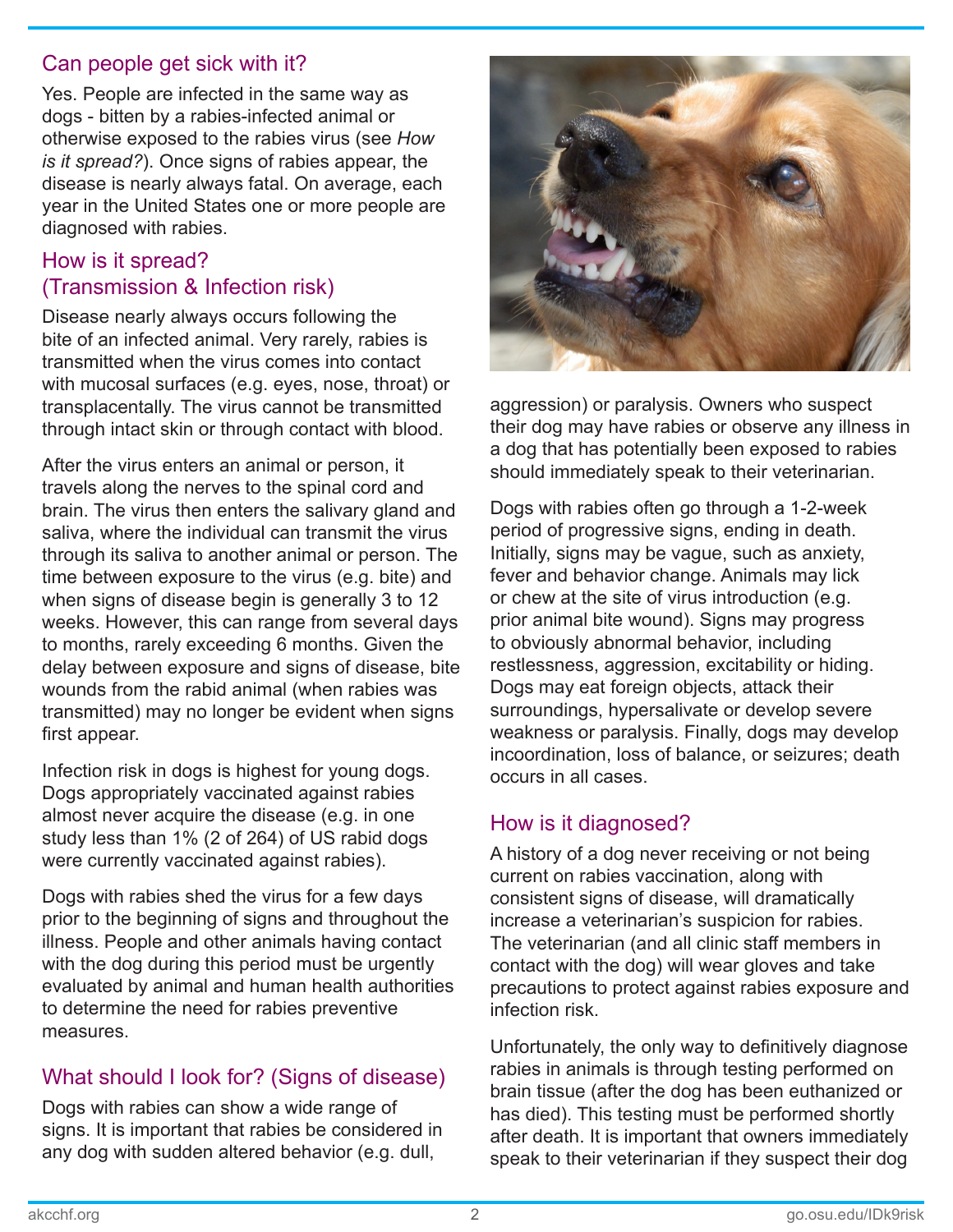could have rabies in order to allow for testing and preventive measures to protect human and animal health.

## What is the treatment? Will my dog recover?

Rabies in animals is not treatable. Dogs do not recover and generally succumb to disease within 10 days after the beginning of disease signs.

Once your veterinarian strongly suspects rabies due to consistent history and disease signs, euthanasia is warranted followed by immediate rabies testing.

#### How can I stop this from happening to my dog and other dogs?

Given the outcome of disease in dogs and due to human health concerns, dog owners should take a few simple, but extremely important measures to prevent rabies exposure and rabies in dogs. These measures include vaccination, bite prevention and proper public/animal health notification.

Vaccination. **It is STRONGLY recommended that all dogs be vaccinated against rabies and is legally REQUIRED in most jurisdictions in the US**. Rabies in vaccinated dogs is extremely rare and following a known exposure to rabies, quarantine (special temporary housing limiting contact of an animal with other animals) for vaccinated dogs is shorter, easier and less expensive than for unvaccinated dogs. Following a known exposure to rabies, euthanasia may be required in some jurisdictions for dogs that are not current on rabies vaccination.



Proof of rabies vaccination is required when traveling internationally (Public Domain: Centers for Disease Control and Prevention).

In many jurisdictions, rabies vaccination is required by law, starting at 12 weeks of age, with boosters at 1 year of age and every 1 or 3 years after that. Countries that are currently deemed rabies-free (e.g. Australia, United Kingdom) may require all entering dogs to be quarantined and/or owner provide proof of rabies vaccination. Individuals traveling or moving with a dog (even within the same country) must comply with the regulations of their destination, which may include proof of rabies vaccination (see *Resources* for links to current interstate and international travel requirements and state/federal legal requirements).

Due to vaccine antibody development, animals are considered vaccinated 28 days after first vaccination and immediately after subsequent vaccinations.

Dog importation. Owners of dogs imported from and vaccinated in developing countries should be sure to verify proof of vaccination with their veterinarian – falsified documentation and poor vaccine products can be a significant concern in some countries and may require an immediate vaccine booster.

Bite prevention. As rabies can only be spread from an animal infected with rabies, owners should limit contact between their dog and wild animals, especially species known to often be infected with the virus (see *Who gets it?*).

Public/Animal health notification. If your dog has had contact with a known or suspected rabid animal, local requirements often include the dog be immediately vaccinated against rabies and quarantined (specifics vary by jurisdiction and vaccination status of the dog – speak to your veterinarian, state veterinarian or local public health entity). In some areas, rabies testing of an animal (especially wildlife) that has had contact with your dog can be useful to determine if the animal had rabies – this will determine the need for quarantine/vaccination of your dog. Owners should immediately contact their veterinarian or public health entity following such occurrences (e.g. do not bury or release wildlife without first checking with authorities and/or local animal control).